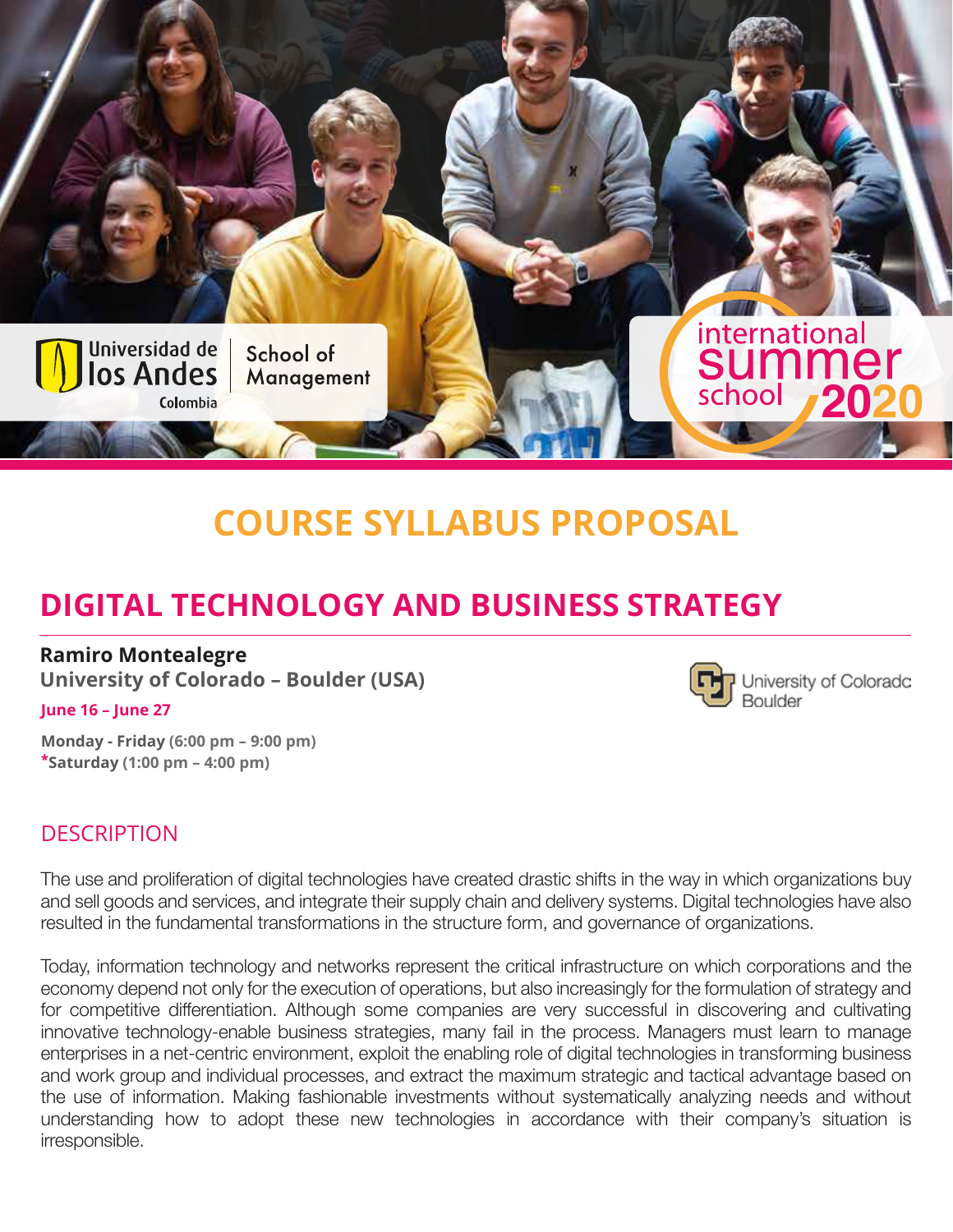

This course combines theories and frameworks with practical approaches to provide students with the skills required to help companies identify business opportunities, find appropriate information related technologies, and lead adoption efforts to success. Thus, it is not a technical course; rather, it addresses the question: why and how should these new digital technologies be leveraged to shape and support strategic and entrepreneurial initiatives in the global competitive landscape.

### **OBJECTIVES**

In this course, students will learn what it means to be an information-based organization, and how digital technology-enabled processes to create and capture value for organizations. They will learn where digital technologies are going, where they fits into organizations, and how to govern them. Through case studies, research reports, hands-on exercises, and interactive discussions, participants will learn to:

- Align digital technologies with organizations' business goals, and communicate those goals
- Set business and technology priorities based on those goals
- Apply concepts, tools and techniques to design appropriate digital business models
- Evaluate digital transformation strategies of a business

### **METHODOLOGY**

The course will be based on a series of conferences and case discussions. Case studies are based on actual company situations that give students examples of real management decision opportunities. At the same time, each case study illustrates a set of issues dealing with the uses and impacts of digital technologies. Classes will primarily be discussions of the case study assigned for that day, and the students are expected to have read, though about, and prepared the case prior to class.

#### EVALUATION

Due to Universidad de los Andes policies, the final grading system for all the 2020 International Summer School courses will be Pass/ Fail. Your final grade will be defined in accordance to the accomplishment of the courses learning goals. The individual numerical grades, as explained below, serve as a key input for the definition of the Pass/ Fail grade and feedback. In order to receive a "Pass" grade, you will need to earn at least 60% of the course evaluation.

In-class participation: 20%. Students are expected to attend every class and to participate in the class discussions Class participation grades are based on two aspects: your attendance in class and your contributions to the class discussions. Contributions to discussions will focus on the quality, not the quantity of the contribution; therefore students who participate often will not necessarily receive a better grade than those who participate less often. One must recognize, however, that there is an art to quality participation that is only learned by trial and error. Therefore, students are encouraged to begin contributing to the discussions early in the course.

As the value of this course stems from class discussion and participation, your attendance at class sessions is critical to learning the material and to enhancing the discussions. Therefore, your participation grade will include your class attendance. If you are unable to attend a class, please call the instructor prior to the class period to let him know. If you must miss a session, you may write and submit a THREE-page analysis of the issues discussed in the case and accompanying articles in order to avoid penalizing your participation grade. It is due by the beginning of the next class and no late write-ups will be accepted.